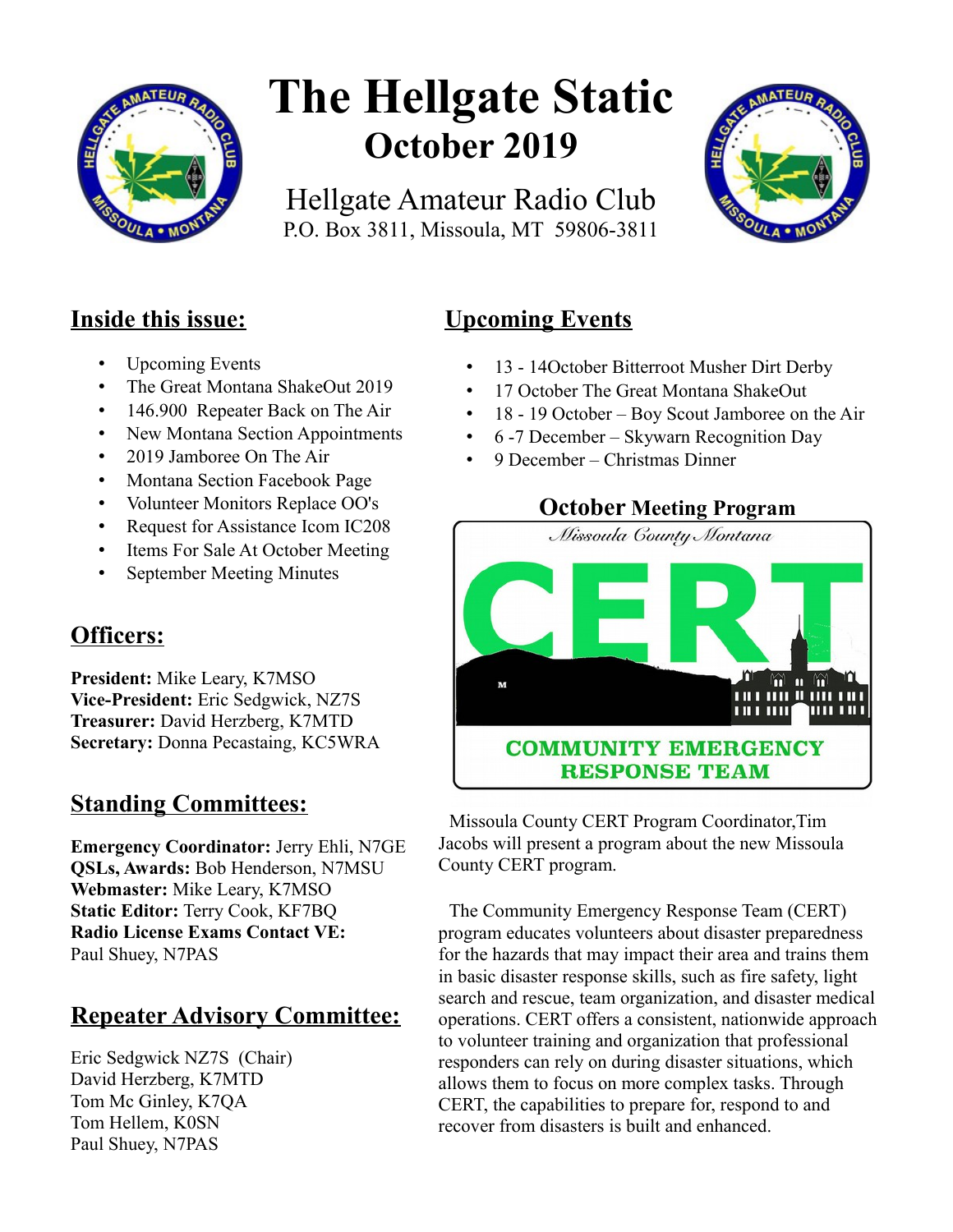

[O](https://www.shakeout.org/montana/)n October 17<sup>th</sup>, Montana will participate in the Great ShakeOut. The [Great Montana ShakeOut](https://www.shakeout.org/montana/) is an annual opportunity to practice how to be safer during big earthquakes: "Drop, Cover and Hold On." The ShakeOut has also been organized to encourage you, your community, your school, or your organization to review and update emergency preparedness plans and supplies, and to secure your space in order to prevent damage and injuries.

Montana amateur radio operators, along with amateur radio operators across the country will have an opportunity to exercise their skills and readiness to provide communications assistance after an earthquake.

The Great Montana ShakeOut 2019 will be October 17<sup>th</sup> at 10:17 AM local time. After performing your [Drop,](https://www.shakeout.org/montana/dropcoverholdon/) [Cover and Hold On](https://www.shakeout.org/montana/dropcoverholdon/) drill, amateur radio operators in the Missoula area should check in to the emergency drill net on the 147.040 repeater, if the repeater is not operational, the net will move to 146.90 repeater. If local repeaters are down, we will rally on 146.520 simplex.

Net control will be requesting locations and information from stations checking in to the net. Net control will aggregate reports and forward them to the statewide emergency net on 80 meters.

Hams with HF capability may also Rally at 3880 Khz for the statewide emergency net. The 80 meter Montana emergency net control station will aggregate reports to forward through ARMY MARS on a 60 meter Interoperability channel to our FEMA region headquarters.



## **146.90 Repeater Status**

On 10 Sept., Paul N7PAS spent a good portion of the day out at Eric's shop removing the 90 equipment from the old cabinet and installing the repeater's components, duplexers and a power distribution panel in a 19 inch rack.

Early on September  $28<sup>th</sup>$  Eric and Paul made a trip to Point 6, to reinstall the repeater in it's rack back in Missoula County's legacy repeater building. They left at 6:30 am and got back to town about 3:30 pm. There was about  $\frac{1}{4}$  inch of snow up on top and the wind was blowing about 40 mph. The temperature was about 15 degrees with a wind chill of about -10.

The good news is that **the 146.900 Mhz. repeater is back on the air**. Thank you Eric and Paul.

146.90 repeater in its new rack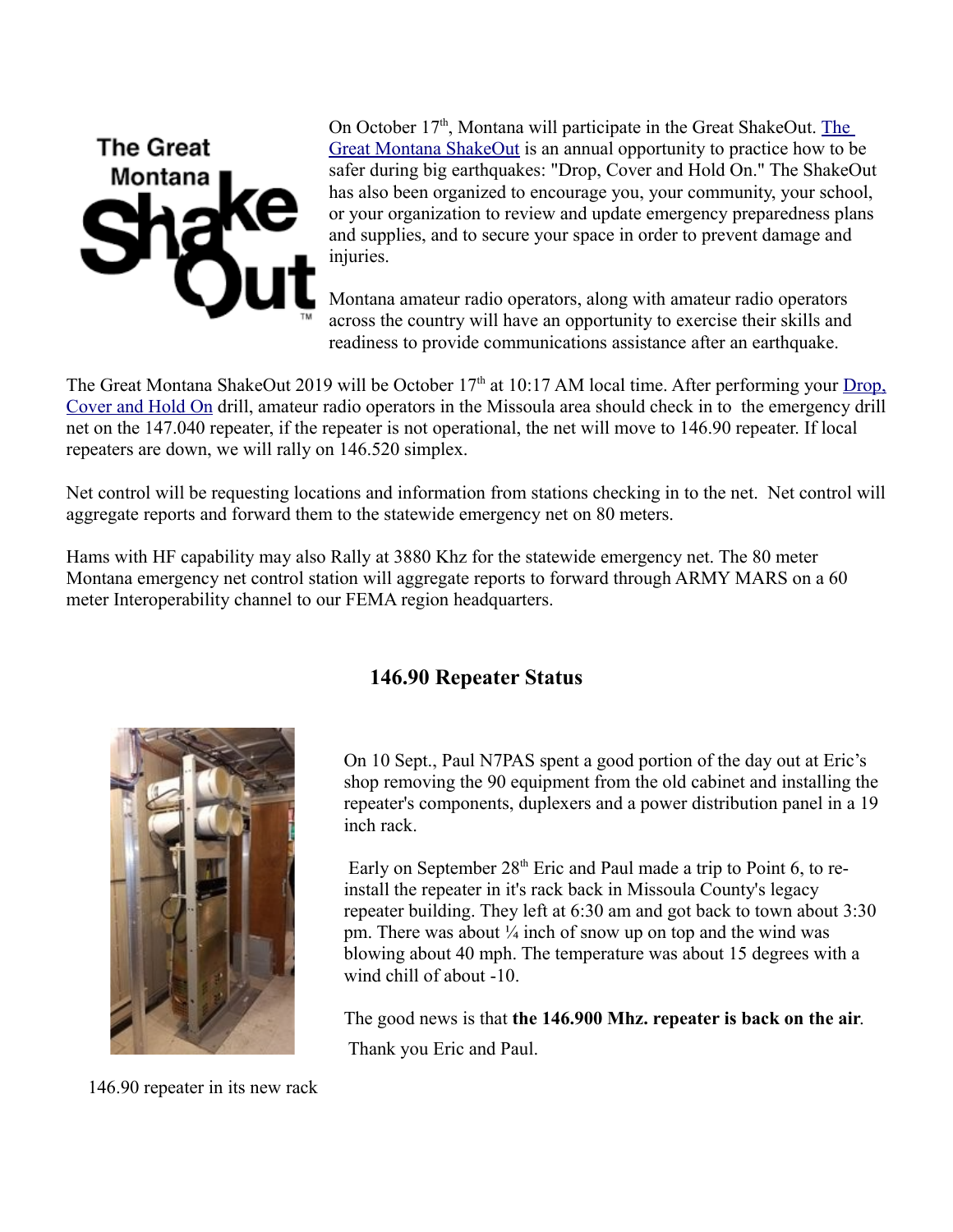## **New ARRL Montana Section Appointments**

Paul Stiles, the new ARRL Montana Section Manager, is currently appointing his staff. His appointment so far include:

Jim Fuller N7VR Section Emergency Coordinator as well as Assistant Section Manager as such he will appoint all Emergency Coordinators at his discretion.

Jim Halfpenny K9YNP PIO Public Information Officer.

Bruce Clark KA2OPD Technical Specialist.

Donald Heide W7MRI Technical Specialist. He is also Montana Repeater coordinator.

Dick Walton W7XT Official Relay Station. **Congratulations Dick**

Terry Whiteside W7WWW State Government Liaison.

Stephanie Kraai Social Media Director

## **Jamboree on the Air (JOTA) Registration is "On Track"**

#### 10/04/2019

With just a couple of weeks to go before Scouting's Jamboree on the Air [\(JOTA\)](https://www.scouting.org/jota/) event on October  $18 - 20$ , JOTA Coordinator Jim Wilson, K5ND, reports that **[nearly 200 US stations](https://k2bsa.net/registered-jamboree-on-the-air-stations/)** have registered their intentions to participate.

"Over the last few years, we've typically had around 300 stations registered before the weekend," Wilson told ARRL. "So, we're on track." Wilson noted that Icom America is providing an ID-51A Plus2 VHF/UHF D-STAR portable to encourage stations to submit after-event reports. A drawing will select the recipient.

"Band conditions aren't expected to be any better than they've been for the past year, but the enthusiasm will be there," Wilson predicted, "and local VHF-UHF can work as well as the D-STAR and [VoIP modes]." US participants who have not yet registered **[may do so online](https://k2bsa.net/jota-station-registration/)**. — *Thanks to Jim Wilson, K5ND*

## **ARRL Montana Section Now Has a New Facebook page.**

Paul Stiles, the new Montana Section Manager has set up the new page. ARRL Montana Section FB page is all about Amateur Radio. You are not required to be in the ARRL or be in the Montana Section to visit or join our site, just have an interest in what goes on here in the great state of Montana. Please post pictures of your station and anything related to HAM (Amateur) radio is welcome and highly encouraged. Feel free to ask questions ! Mentorship (find a mentor or become a mentor) Look in the Mentorship tab. We encourage clubs to post newsletters and events.

You can find the new page here:<https://www.facebook.com/groups/914121562272731/>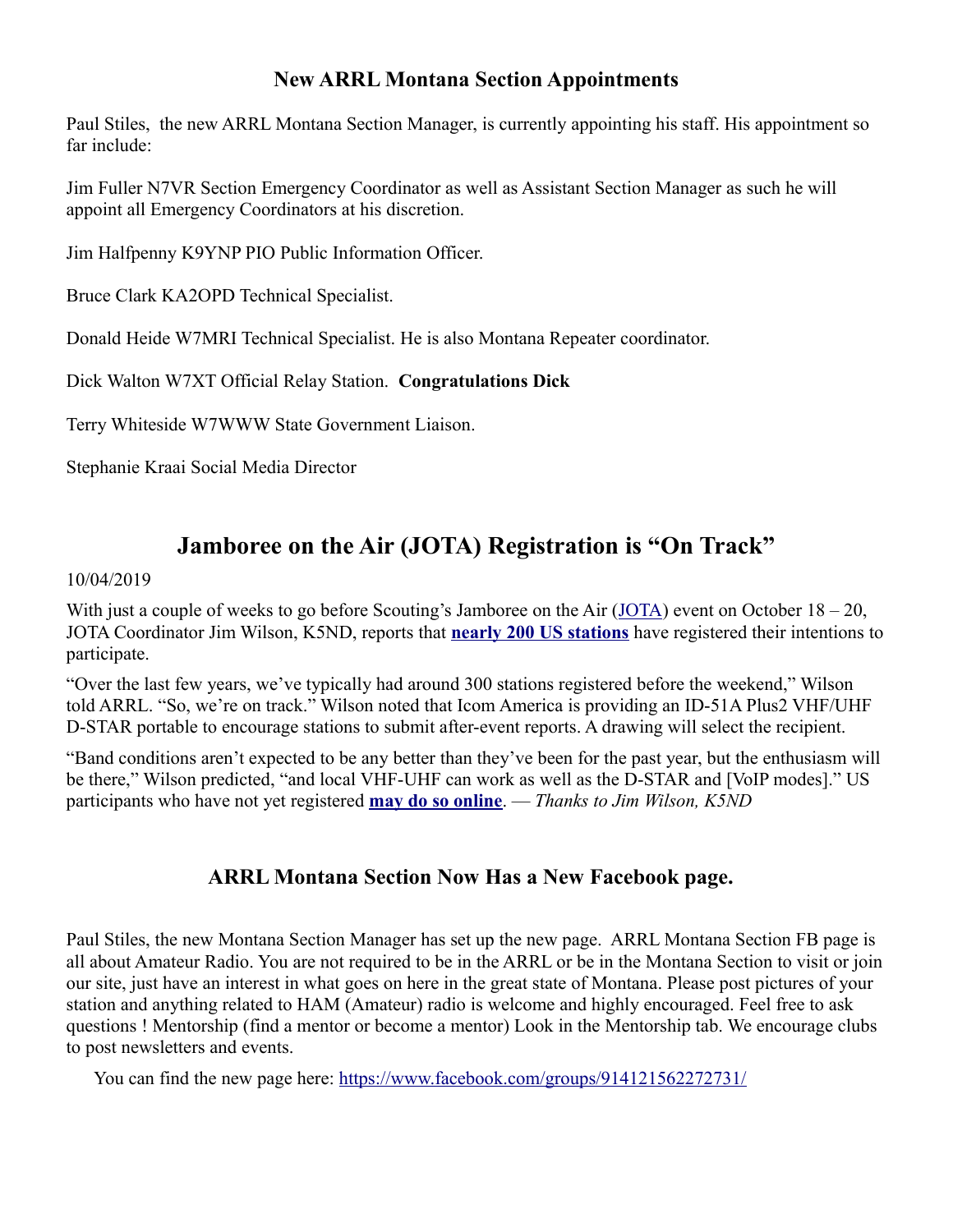## **FCC Official Observer Program Replaced By ARRL Volunteer Monitors**

The Official Observer program has served the Amateur Radio community and assisted the FCC Enforcement Bureau for more than 85 years. The OO program is giving way to the new Volunteer Monitor (VM) program, established as part of a formal partnership between ARRL and the FCC. ARRL and the FCC signed a Memorandum of Understanding (MOU) earlier this year that establishes the Volunteer Monitor program as a successor to the Official Observers. The first Volunteer Monitors should be in place and ready to begin their duties this fall.

Last February, Riley Hollingsworth, K4ZDH, who once handled Amateur Radio enforcement for the FCC, was named to oversee the development and implementation phases of the Volunteer Monitor program.

Under the new VM program, volunteers trained and vetted by ARRL will monitor the airwaves and gather evidence that could be used to correct misconduct as well as to recognize exemplary on-air operation. ARRL will refer instances of flagrant violation to the FCC for action, in accordance with FCC guidelines, and the FCC will give priority to enforcement cases developed by the VM program.

Official Observers were invited to apply to become Volunteer Monitors, and many did. The requirements for being a Volunteer Monitor include:

+ Ability to utilize state-of-the-art receiving equipment and to access no-cost remote receive sites; strong writing and communication skills

- + An understanding of the importance of thorough documentation
- + Basic word processing and data entry skills
- + The ability to send such information, including recordings, to ARRL electronically.

Applicants also must be ARRL members, have no history of FCC enforcement action, hold a Technician or higher license class, and been licensed for at least 3 years.

Applicants underwent a training and certification program administered by ARRL and were vetted by ARRL through at least one oral interview and a preliminary evaluation by ARRL staff. Volunteer Monitors will serve 3-year terms at the pleasure of ARRL.

#### **Request for Assistance**

A fello Ham, Larry Brooker, KE7NJK is at Village Heath Care Facility and could use some help programming his **Icom IC208**. If you are familiar with that radio contact David K7MTD or Terry KF7BQ and we will get you together.